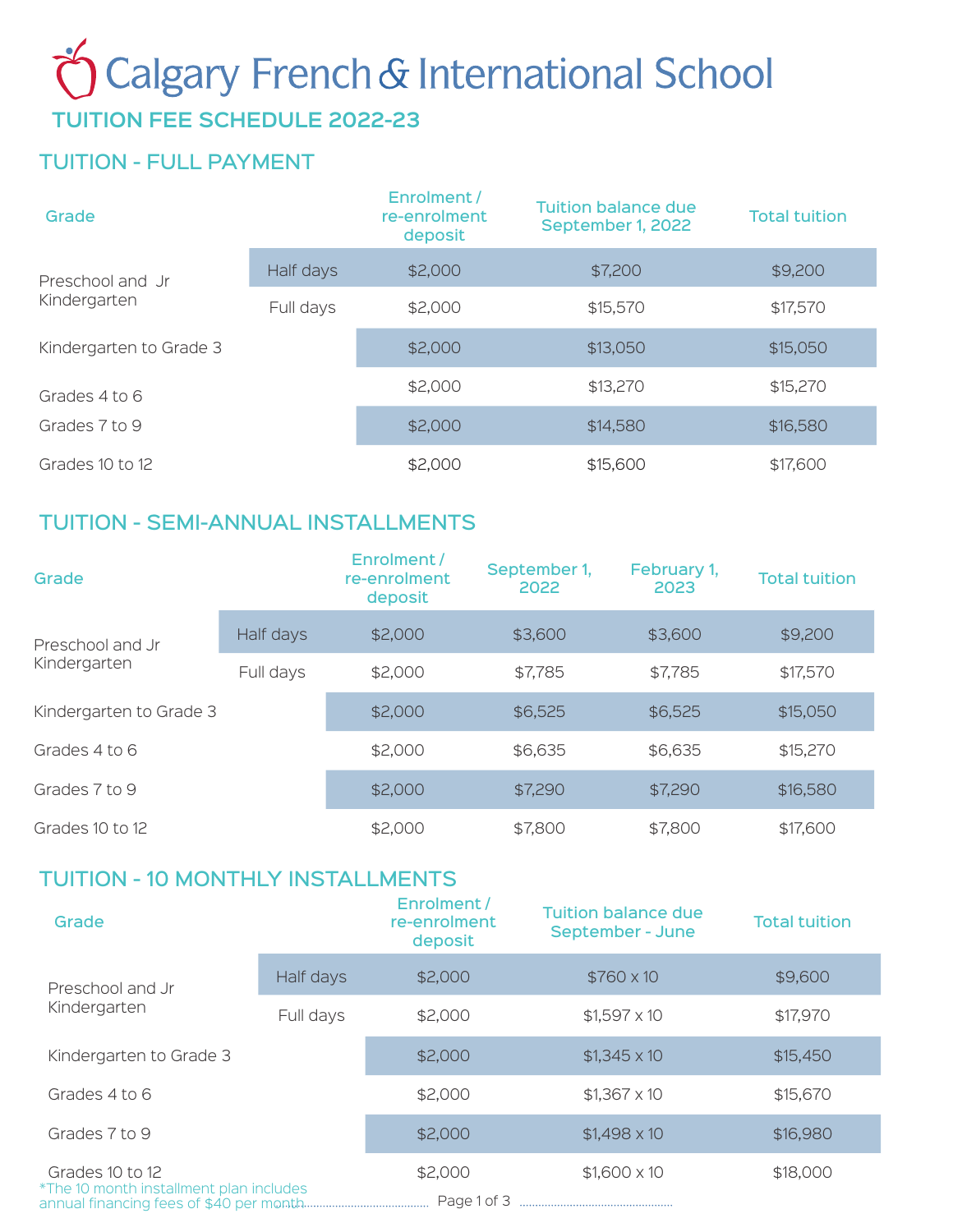## **Calgary French & International School**

## **TUITION FEE SCHEDULE 2022-23**

#### NEW-FAMILY MEMBERSHIP FEE

\$2,000 one-time fee for families new to CFIS (Non-refundable). Due May 1, 2022

#### FAMILY REGISTRATION FEE

\$500 per family annually. Due May 1, 2022

#### BUILDING FUND LOAN

\$4,000 one-time fee per family (Refundable) Due September 1, 2022.

| Busing*   | <b>Full Payment</b> | Semi-Annual | <b>Monthly</b> |
|-----------|---------------------|-------------|----------------|
| One-way   | \$2,210             | \$1,105     | \$221          |
| Returning | \$3,250             | \$1,625     | \$325          |

| <b>Full Payment</b> | Semi-Annual | <b>Monthly</b> |
|---------------------|-------------|----------------|
| \$3,300             | \$1,650     | \$330          |
| \$3,760             | \$1,880     | \$376          |
| \$3,760             | \$1,880     | \$376          |
| \$6,550             | \$3,275     | \$655          |
| \$20/per hour       |             |                |
|                     |             |                |

\*Please note these fees are based on the current school years fee structure and are subject to change once finalized.